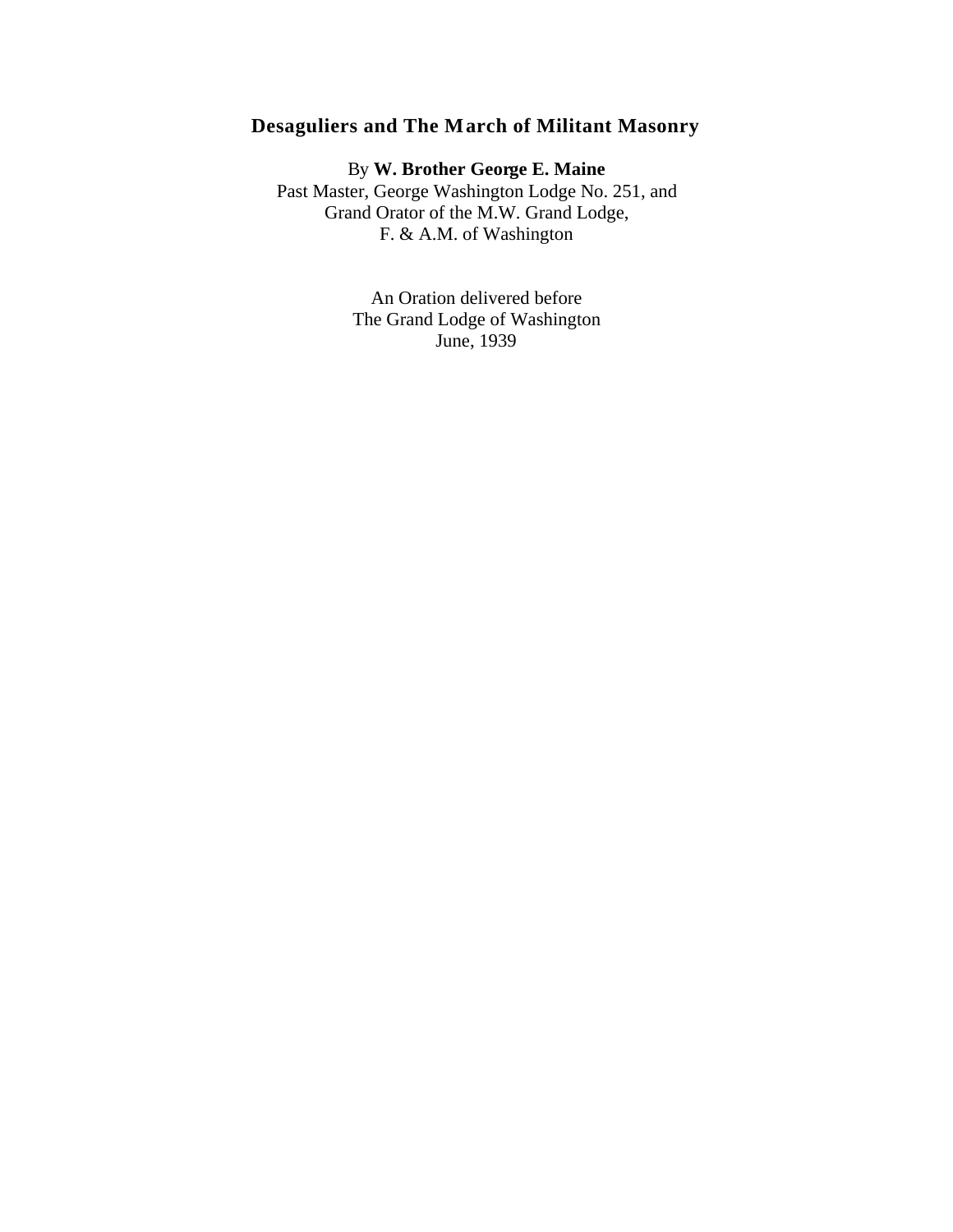## **Desaguliers and The March of Militant Masonry**

By **W. Brother George E. Maine**, Grand Orator

An Oration delivered before Grand Lodge, F. & A. M. June, 1939

Deep in the soul of every man there lies a dream of conquest. In the quiet of the study a panorama of world evils passes before his eyes and there comes a feeling of restlessness, an urge to push through the confusion that is dominating the world at the moment, to eradicate those evils, and bring mankind back to a position of fundamental stability. In quick succession pictures of great leaders of days gone by force themselves upon him, and, in imagination, he sees himself join that list of the immortals.

But tomorrow comes, and with it the exigencies of the moment; the humdrum of prosaic things; business cares; the daily task which are one's master, and those world evils, which were so important when in the stillness of retrospection, fade away; the dreams of yestereve are dimmed. It is almost ever thus.

But just as in those days of world creation, when darkness was upon the face of the deep, and the Spirit of God moved upon the face of the waters, and God said, "Let there be Light", so from the very earliest days of man on earth there have been other periods when darkness ruled the deep, and history is filled with the responses of Divine Providence to the world-call for leadership as down through the ages men have been chosen to lead a nation out of Egypt, to bring the light of freedom to an enslaved people.

The history of the world is the story of its great men. They have been the modellers, they have been the patterns of whatsoever the general mass of men have contrived to do or attain. All things that we see standing accomplished in the world are the material result, the practical realization and embodiment of the thoughts that dwelt in the great men sent into the world.

Some men, we are told, have become great because opportunity has made them so. Others have attained distinction because they themselves created the vehicles which carried their influence to posterity. Some of these men have received the plaudits of countless millions. Others, even some of the greatest of them, have passed all unnoticed, their names unheralded, their fame unsung. One of these we shall discuss for a moment, one who lived at the beginning of the 18th century. Inasmuch as present day historians state that we owe much of our modern civilization to the leaders of that century, first let us prepare for him a brief historical background.

Prior to the early years of the 18th century it was quite generally accepted throughout Europe that the essential principles upon which established order everywhere rested were the supreme authority of the Church; a dogmatic Christianity; the divine right of kings; heredity, and its resultant inequality. There were wars much more than there was peace; wars that sometimes dragged on for generations, struggles not only between nations, but continuous strife within strife between the kings and the nobility, the nobility and the middle classes, often between several of the stronger houses of the nobility where all sought command of the throne at the same time.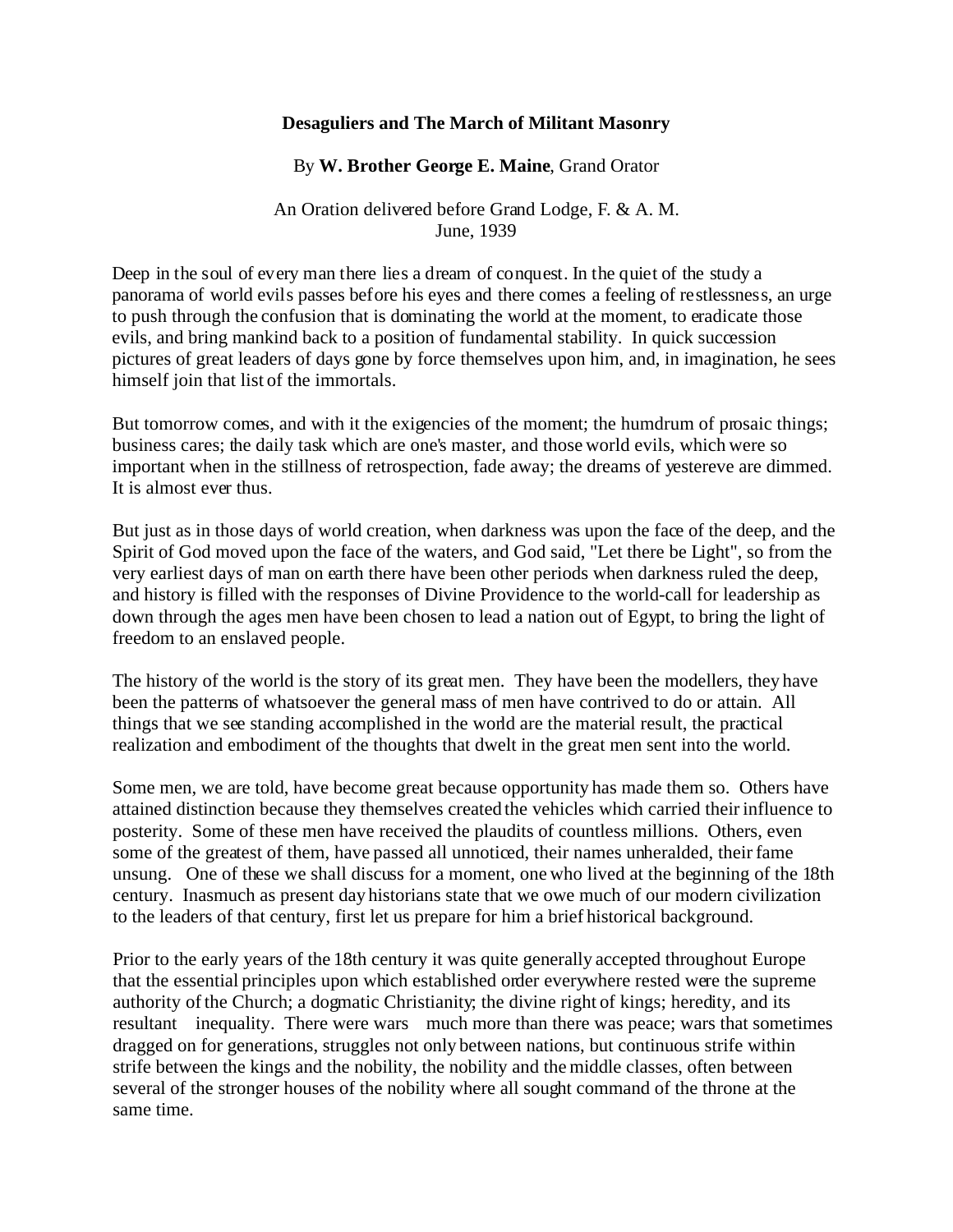In such a struggle in England, the House of Hanover, which represented Protestantism and liberalism, was just emerging victorious over the Stuarts. Under Hanover the nobility had been granted broader privileges which made them the envy of the rest of Europe. But in France, under the reign of Louis XIV and his predecessors, had governed without consulting either the princes of the blood or the nobility, never invited them to the councils and distributed favors as one gives toys to children. For a long time the nobility had been fed only insult and humiliation, and had been employed only in the army or kept merely as courtiers.

What of Masonry at this period? Today we hear in the lecture of the second degree these words, "Our Ancient Brethren wrought in Operative Masonry". This is literally true. Masonry at the beginning of the 18th century was limited to Guilds of Operative Masons. It was these early Guilds that had erected the magnificent cathedrals of England and France, of Germany and Italy. From these cathedrals came the early fame of the Guilds that ripened into prosperity, influence, prestige.

Masons, proud of their position, kept the basic principles of building, the practices of the trade, as closely guarded secrets of the Fraternity known only to themselves. Revealed to initiates only in their tiled meetings, these professional secrets and the esoteric nature of their liturgy combined to weave a spell that later drew all eyes to Freemasonry.

In a firmament emblazoned with the figures of kings and nobles, of stone masons and cathedrals, on the 12th day of March, 1683, in the city of Rochelle, France, a Star was Born. There were no fanfare of trumpets, no herald angels singing, "Peace on Earth, Good. Will toward Men". But there must have been joy in the Celestial Lodge above, as Divine Providence sent into the world a New Hope. A babe came to the humble home of a French Huguenot clergyman, a son, who, when he grew to man's estate was destined to create a force so powerful that its influence carried into every phase of the lives of all who lived after him, a force which reached to the very foundation of civilization and changed the destiny of man, a force which gave to man a liberty he had never before experienced and which has been called the Forefather of Democracy.

Two years later Louis XIV revoked the Edict of Nantes, which had for nearly a century assured to French Protestants a religious liberty and a legal status. As a result of the Revocation thousands of loyal French were driven into exile. Among those who were forced to flee was this Huguenot clergyman, John D. Desaguliers. Escape was difficult and dangerous, but hiding his two year old son, John Theophilus, in a wine cask which was loaded on a ship bound for England, Desaguliers managed to find refuge.

It is to be regretted that so little is known of this babe of the wine cask only the scanty Masonic records and a few contemporary notices because Freemasonry and modern civilization owe more to him than to any other person of the 18th century.

The Rev. John D. Desaguliers became chaplain of a French Huguenot church in London and there personally guided the training of his son in the classical languages. Later, with the assistance of the boy, then only in his teens, he founded a school at Islington. Thus at an early age, this youth formed the habit of molding other's minds. He never lost that habit. He became the great pedagogue of Hanoverian England.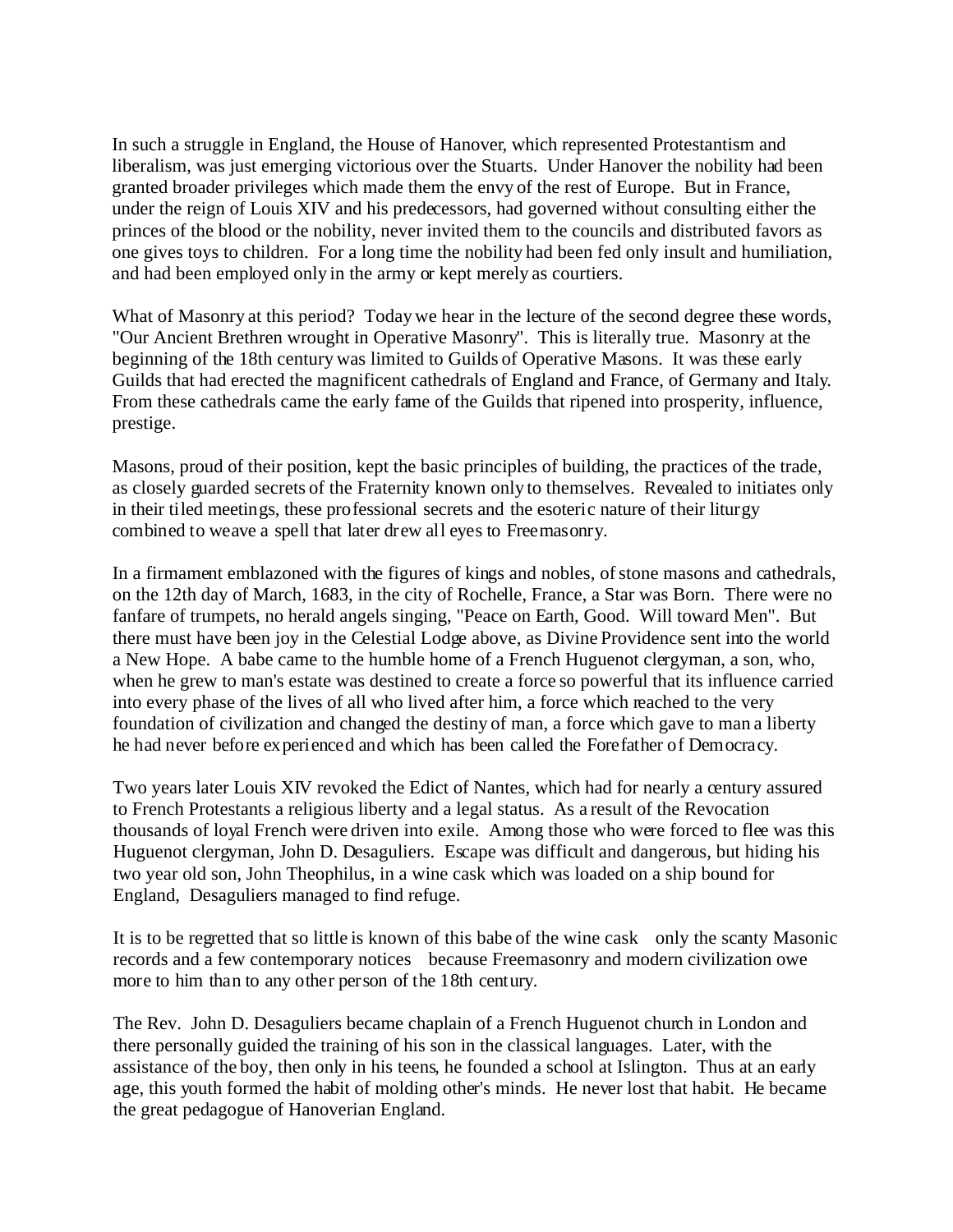After the death of his father, John Theophilus Desaguliers decided to finish his studies at Oxford, where he attained fame in Experimental Philosophy, or Science. He was given the chair of Experimental Philosophy in Christ Church College and acclaimed the great authority of all Europe.

In 1713 he left Oxford for London, taking spacious quarters, and in them gave lectures. Thus he became the first public lecturer on Science in Europe. Success immediately greeted his audacious enterprise,, because the people of London had never seen anything like this. They crowded his quarters. He became the fashion. The greatest noblemen of his time honored his courses with their attendance and him with their friendship. He became one of the most important personages of all London, the intimate of the illustrious Sir Isaac Newton. He was elected "Fellow of the Royal Society of London", chosen Curator and Demonstrator of that august Society, and it was here that Desaguliers took the great doctrines of Newton and through his experiments made them accessible and understandable to the minds of all. He invented the planetarium. His scientific and philosophical treatises and books were accepted as the standard works of his day.

The social world was so carried away with enthusiasm for his lectures that he was invited by royalty to give his experiments at court. His patriotic zeal and the quality of his endeavors won for him one of the most prominent places In Hanoverian England.

If at any time in her history England needed strong leadership it was at this moment. There had been a continuous political strife and dissension. Morality was at a low ebb. Religiouswise that nation, as perhaps the rest of the world, was in a chaotic state. Fads and isms had sprung up. Confusion was the order of the day. Darkness was upon the face of the deep.

On June 24th, 1717, as a strategic move in the political game of chess between the Houses of Hanover and Stuart, the Hanoverians, just to accomplish their own selfish ends, gathered together four comparatively unimportant Masonic Lodges lying in the outskirts of London to form the Grand Lodge of London, the first Grand Lodge of Masonry. It was on that day that Freemasonry, all unexpectedly, started on its world mission.

For at least two centuries people on all sides had been looking for such a thing as Freemasonry. Inquiring minds, irritated by the social and Intellectual discipline imposed by the Church, had been centers of resistance, around which formed societies which took issue with the Church. For a long time those forces had been turning expectantly toward Masonry. Every ism indeed had sought the influence of some one or more of the Masonic Guilds, and one can well imagine the chaos in that multitude of loosely organized associations which seemed groping without aim or purpose.

For a time it looked as though even this newborn Masonry was to fail, but in 1719 Desaguliers was elected Grand Master, and he brought to Freemasonry the life it needed. He wrote most of its ritual. He brought to it his experimental philosophy, and gave to it a touch of Newtonian Christianity, a belief in Newton's God, now and for the first time, "The Great Artificer and Creator of the Universe." The world had been openly venal and immoral. It had been attacking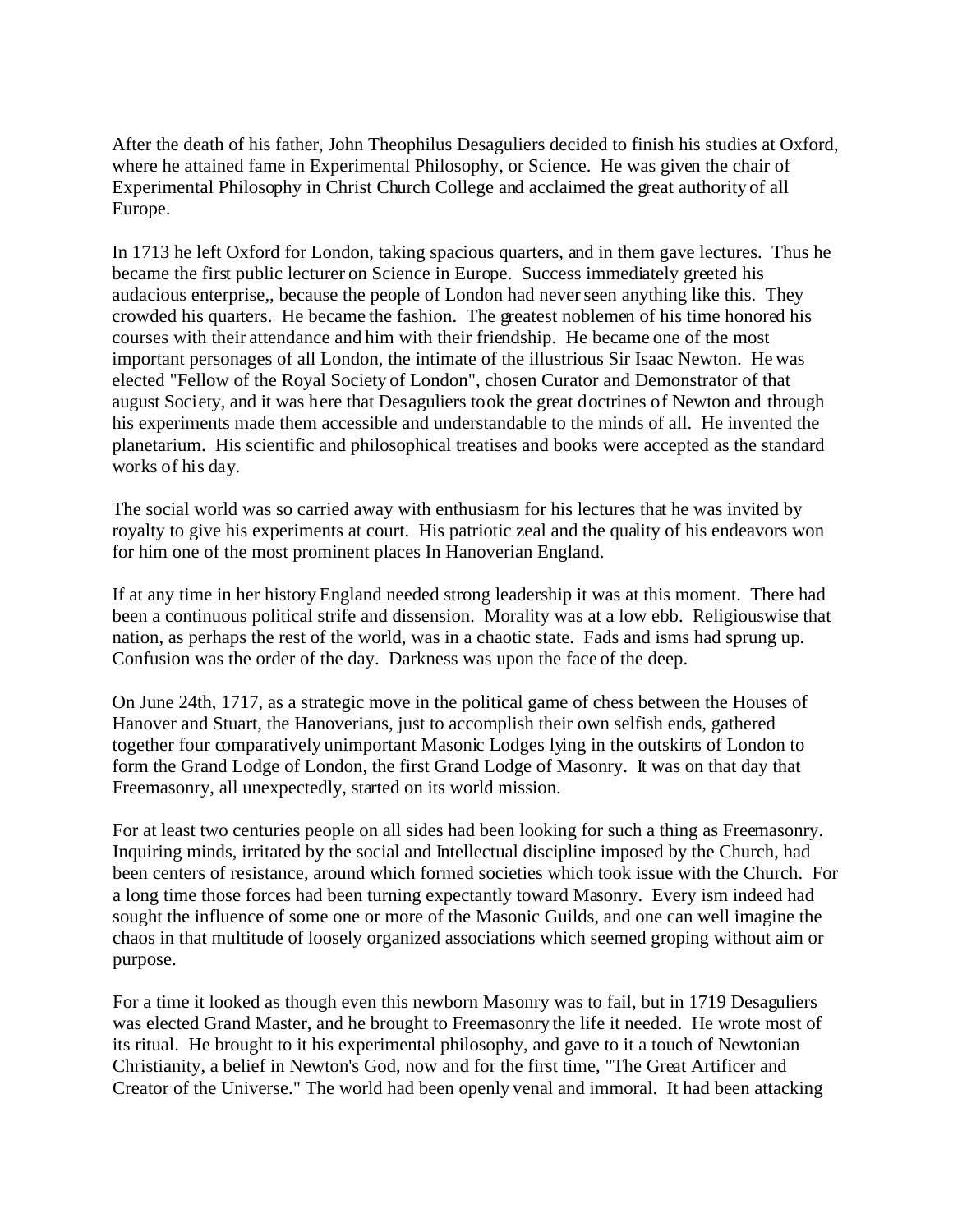religion in self defense, and all the more easily because religion seemed but an ancient dogma. But here was a new idea in religion, one appealing to the intelligence instead of offering a creed, for it based upon analysis and reality. Here a contemplation of nature produced certain logical facts. It taught men to think.

Desaguliers brought back Into Masonry many of those had been in the habit of neglecting it. Further he introduced into Fraternity a group of the greatest noblemen of England. He it was who inaugurated the idea of making speeches at the end of Masonic banquets. Again, he restored the ancient custom of presenting at the conclusion of banquets those emphatic toasts which played such an important role in the formal life of England. These took the place of our contemporary political discussions and created the political atmosphere of the day.

Fashion is one of the most powerful of social forces. Freemasonry under Desaguliers became the fashion. The very elite of England quickly rushed to the order. Its Grand Masters were selected from the highest of the nobility. Powerful indeed became our Brotherhood and one definitely designed for the temporal influence by reason of the importance of its leaders.

Those who developed this new order enjoyed a success that surpassed their fondest hopes. Their aim had been a strong central Lodge around which the other Lodges in and about London, then working in an incoherent manner, could be grouped. But around this new movement the nobility, the clergy, the army, the middle classes, all the forces of the nation, gathered in a single body. So astounding a revolution of the human spirit had not been witnessed since the explosion of primitive Christianity. England found a national unity and as a consequence, England became for the entire civilized world a perfect example of enlightened government. The exact formula, suited to the amount, had been found.

Fifteen years after Its formation the Grand Lodge of London had become the center of all English Freemasonry, and after thirty years dominated the Masonry of the world thanks to one man!

The latter days of Desaguliers appear to be clouded in mystery, perhaps in sadness. One report has it that misfortune overtook him, and that sorrow and poverty were his fate. Cawthorn, in a poem, entitled the "Vanity of Human Enjoyments", intimates in the following lines that he was in very necessitous circumstances at the time of his death:

> *"How poor, neglected Desaguliers fell; How he who taught two gracious kings to view All Boyle ennobled* and all *Bacon knew, Died, in a cell without a friend to save. Without a guinea, and without a grave.*

What matter it as to his end? It is what he did while here that is the measure of the man. He took an old dying order and gave to it a philosophy which was peculiarly his own. He added a touch of science, and then a practical concept of the Great Architect and Organizer of the world; into this he breathed a prayer and Speculative Freemasonry was born. Through the force of his own personality he brought to this new institution the important men of England, royalty, the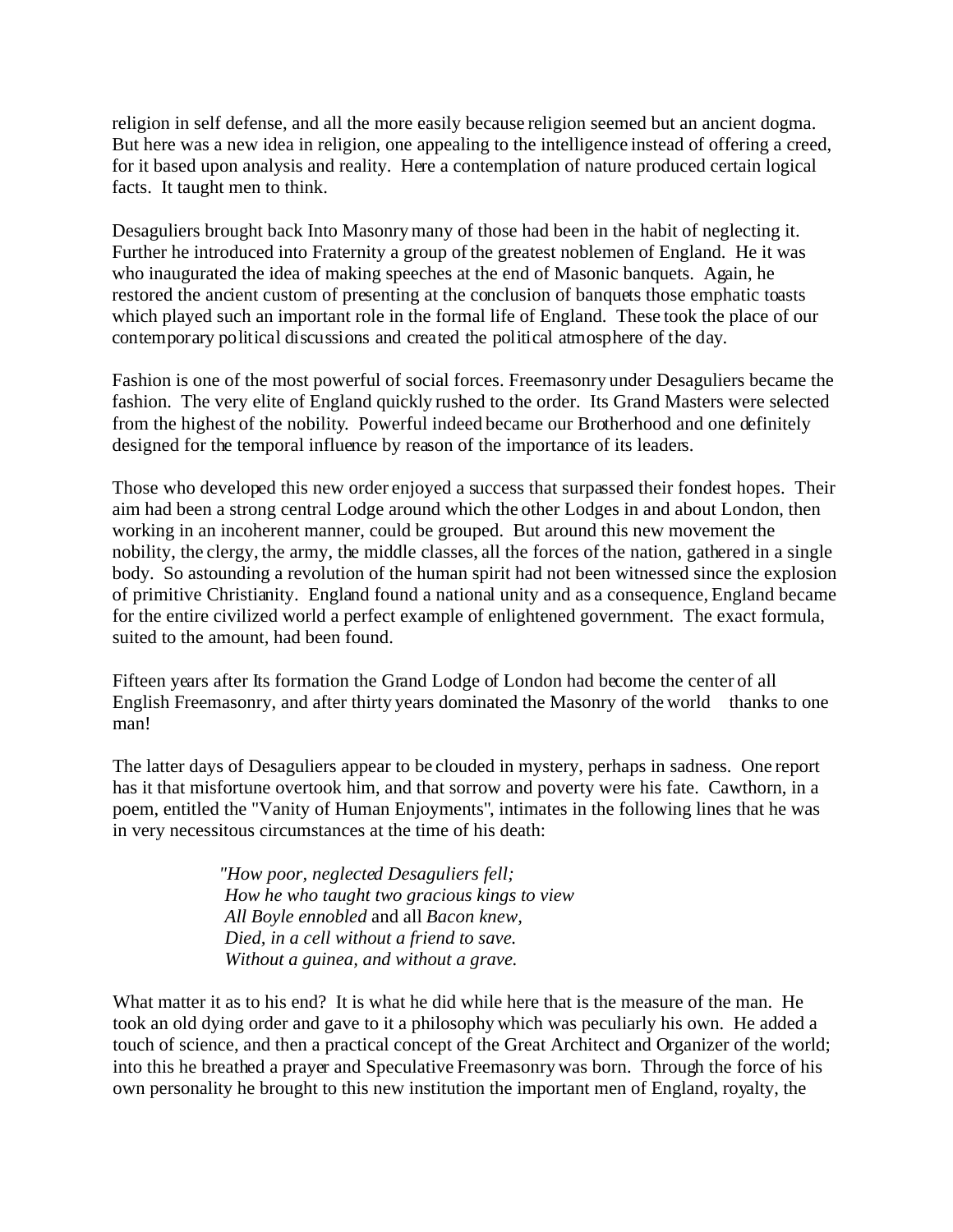nobility, the elite, the great minds. Because of the purity of its principles, and because of the importance of its early leaders brought in by Desaguliers, Freemasonry since his day has been a living thing, pulsating with the very best that is to be found in man.

His life was a veritable fountain of light, a beacon to show the way for countless generations. John Theophilus Desaguliers has, even in death, ruled nations. Was it not as though the Supreme Grand Master spoke to men's minds through him and said, "What is the cause of this confusion?"

With all this information before us may anyone question that Freemasonry had a political and religious mission in England during the first half of the 18th century.

By 1750, then, England had found a new equilibrium in both polities and religion. Freemasonry had played a great part and had become strong socially and financially, with a world wide influence. With these Assets it went on triumphantly leading its crusade.

In France Louis XIV was dead and the crowd in Paris had laughed and here and there had lighted bonfires to celebrate its joy. English fashions, which had enchanted the French nobility and had held sway over the minds of French writers, now made it easy for Freemasonry to establish itself in France. English Freemasonry, desirous of achieving a triumph, seized the opportunity to cross the channel. The Grand Master of the Grand Lodge of London did not disdain to take his colleagues to Paris to encourage the zeal of the Lodges which were established there.

Temperamentally the French were an entirely different people from the English. Freemasonry to be acceptable to the French had to be noble, not professional; mystic rather than scientific. England sought the dignity in Masonry, France the bizarre. In England, it was the trowel: in France, the sabre in the many new degrees added by the French.

In spite of ban of King, in spite of Papal Bull, Fremasonry during the last quarter of the  $18<sup>th</sup>$ century became soundly entrenched as a part of the social life of all France, not, however, as a body cooperating with the State as in England, but more as a personal adventure. Its presence could be detected everywhere; in Parliament, in the army, in the monasteries, in school and at court. As in England, its leadership generally remained in the hands of tile high nobility. Ten of the most influential aristocratic dynasties of France were engaged in spreading the Masonic message. Here, too, as in England, men were called upon to study this new religion of Freemasonry, which was reported to be older, more beautiful, more philosophic than any of the organized churches.

For centuries French classes had been separated by old prejudices and habits. Every few miles the traveler found himself in a different atmosphere. where habits, dialects and social customs had changed. Each province, each city, had its own measurements, its own justice, its own points of view. Freemasonry, alone, remained everywhere the same and everywhere welcomed its children without prejudice as to country, race or religion. Instead of the old spirit of class which had formerly bound together all of the noblemen of France, Freemasonry organized and substituted a good-fellowship which broadened to include all ranks and estates. This it was that made it the greatest social force of the century.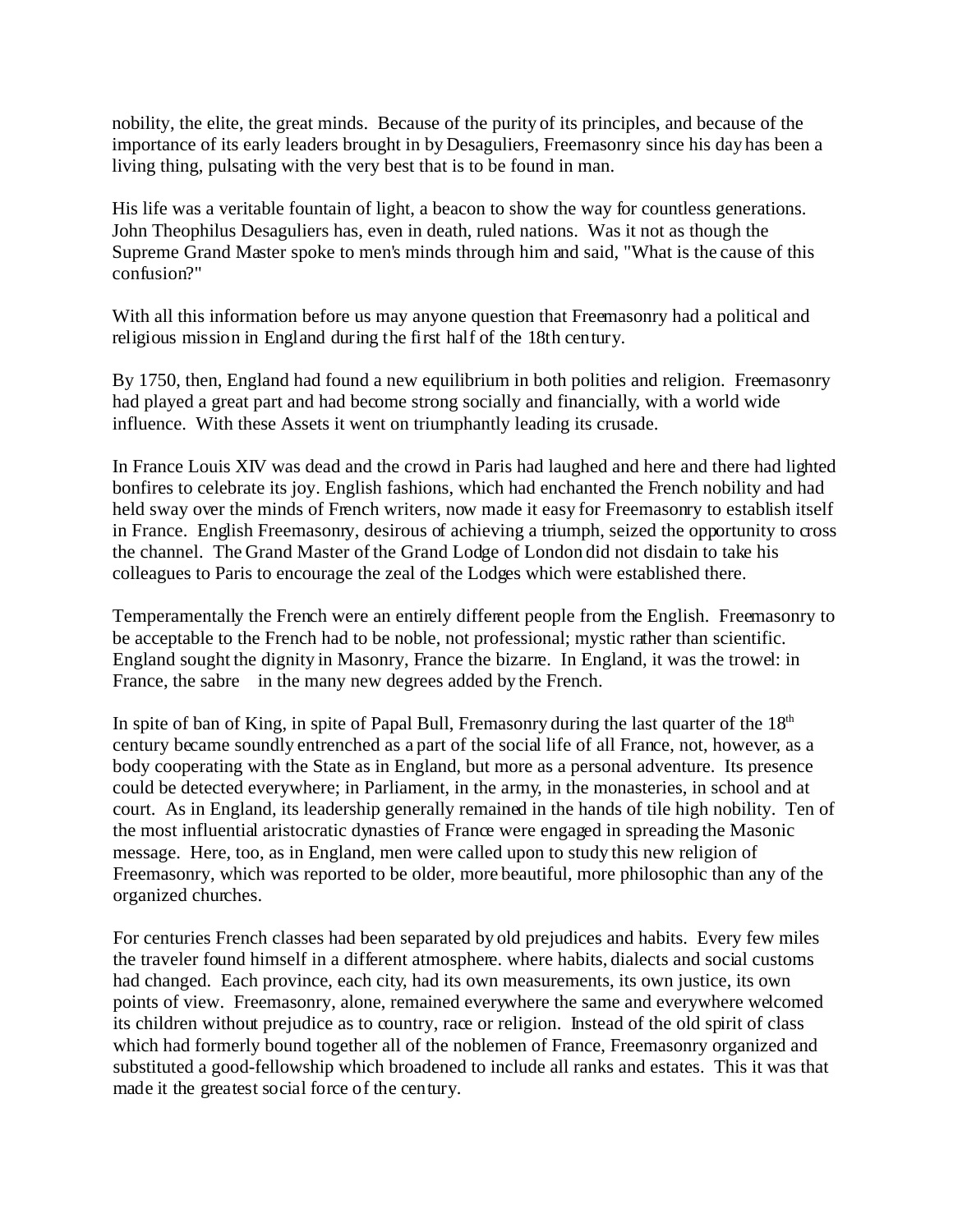Loose a great social force like this in a country whose King had said, "The State it is I", and the results are likely to be as unforeseen and as shocking as the new electricity Benjamin Franklin was then demonstrating to the world.

A political revolution is never the matter of a moment. History has shown time and again that before political revolutions great intellectual and moral revolutions must first have been effected.

Certainly, revolution had not been the conscious aim of Freemasonry in France; no socially minded person likes revolution; no benevolent soul accepts lightheartedly its miseries. But consider what happened. Freemasonry in France preached equality. This is a basic Masonic principle and wherever Lodges met, members of the privileged classes, of the aristocracy, bowed solemnly before the symbols of equality. The acceptance by the French nobility of equality before a common altar turned the influence of Masonry toward the intellectual and social revolution which preceded the political one in that country. The very Freemasonry which had so intrigued the nobility of France that they gladly spread its doctrines saw its teachings absorbed in the cry of the people, "Liberty, Equality, Fraternity", and eventually helped to destroy that same nobility.

Indeed, may we not feel that Freemasonry played a most immportant political and religious role in France during the closing years of the 18th century?

What of Freemasonry in the Americas?

Prior to our own Revolution thirteen small Colonies were separated by such distances that it took a letter three weeks to travel from Boston to Georgia. There was no uniforiulty in the administration of those thirteen separate governments, or in their religious affiliations, or social standards. There were the merchant class of the North the great land owners of the South. There were the Puritans. the Quakers, the Catholics, the Dutch, English, Scotch-Irish, Germans and French. All rivals and jealous of each other. There was no unity.

Freemasonry alone, undertook to prepare a common foundation. It spread throughout the Colonies among a prominent class of people. Contact between American Lodges became closer and closer each year, and any Mason traveling found a welcome in the Lodges he visited. There he met the best citizens who were glad to help him in both social and business ways. As a result a virtual social and economic aristocracy of Freemasonry was established in America on a national scale, with a feeling of American unity, without which American Liberty would not have developed without which there would have been no United States of America.

Benjamin Franklin had been the first great American apostle of Freemasonry and had busied himself in organizing not only the Society but also a Colony-wide Press with a strong Masonic influence. From 1750 to 1773 all the Masonic newspapers and Lodges were united in resisting the encroachment of the English Government. Americans remained faithful to English civilization, but they were fast becoming conscious of an inevitable national unity. Freemasonry, in the meantime, was still the only meeting ground for the exchange of view of the Colonies.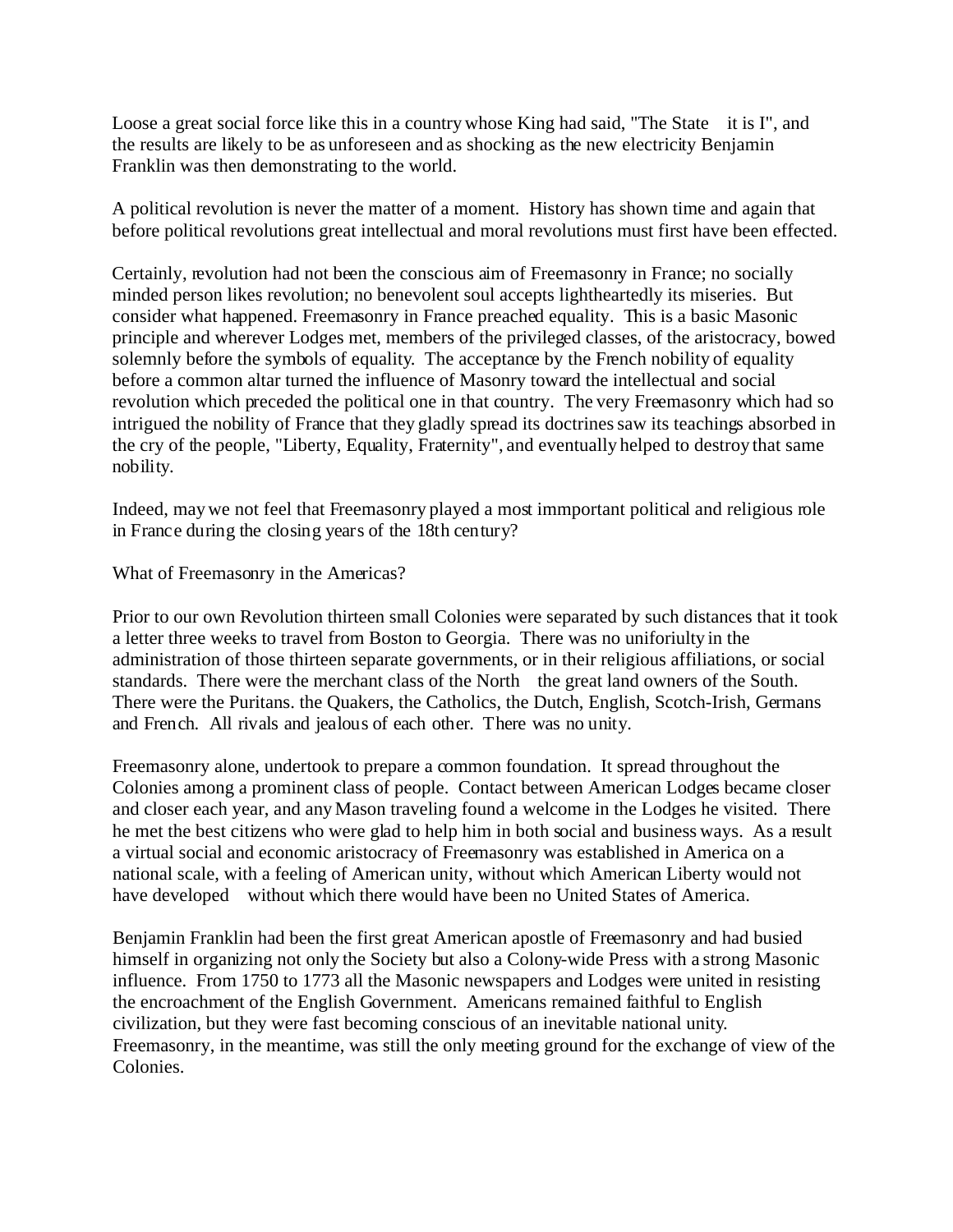Boston was the center of discontent in America. Feeling ran high in the Puritan capital. The Merchants were angry with England because of restrictions imposed on their trade. All were ready to pay the price to get rid of English custom officials. It took but a spark to produce the conflagration.

St. Andrew's Lodge, while not the wealthiest Lodge of Boston, could well be termed the most active. It was headed by a famous surgeon, Joseph Warren, an intimate friend of Franklin and a man whose intellectual renown and political influence had spread throughout the Colonies. Here belonged Paul Revere and John Hancock. St. Andrew's Lodge held its meetings at a tavern called "The Green Dragon, or the Arms of Freemasonry". The Green Dragon also was the meeting place for others who damned the English and denounced tile new tax which had just been imposed upon tea imported into the Colonies.

On Thursday afternoon, December 16th, 1773, the members of St. Andrew's Lodge proceeded to the Green Dragon for their regular communication, but the minutes show that they must have been busy elsewhere. Suddenly, out of the Tavern appeared a band of redskins strangely masked and shabbily clad. Rushing to the docks they boarded some sloops, proceeded to three English Merchantmen in the harbor, threw overboard 342 cases of tea; returned to the sloops; regained the docks, marched to the Green Dragon with song and hurray, and entered the Tavern. But, strangely, no redskins were thereafter reported to have left. History has never disproved that Joseph Warren was the host of the Boston Tea Party.

Have You ever attempted to picture the assistance given by the Masonic order to the Colonial Army? We scarcely need chronic condition; untrained country lads with short enlistments; a quartermaster corps that failed to supply clothes, food or guns; a militia that was never dependable. What was it that held this army together, that could turn it around after a long retreat through the Jerseys and march barefoot men through ice and snow to a Trenton midnight attack and give our country the best Christmas present it ever received? Nothing but the spirit of one man, who had earned the confidence and worship of the entire army himself a member of t the Masonic Order since the age of twenty-one, and acquainted its colony-wide influence as "the cement which binds us together."

Into this Colonial Army of Washington came those famous Lodges of the Line. He visited them personally in one Lodge, tradition says he raised LaFayette. Can we picture the scene, perhaps in a tent the great drum in the center, covered with our flag, as an altar, three bayonets, disengaged and stuck in the ground, holding burning tapers in their sockets for the Lesser Lights?

These ten or eleven Lodges of the Line served well in their stations and places. In them alone was concentrated the work of the Red Cross, Salvation Army and Y. M. C. A. of a later conflict. They kept alive morale, they restored courage, they inspired hope. The indomitable spirit of Washington found its greatest ally in the Militant Masonry. May it not be that when, as President, he accepted the Mastership of Alexandria Lodge, he was making formal acknowledgment before the world of the debt the United States owed to Freemasonry?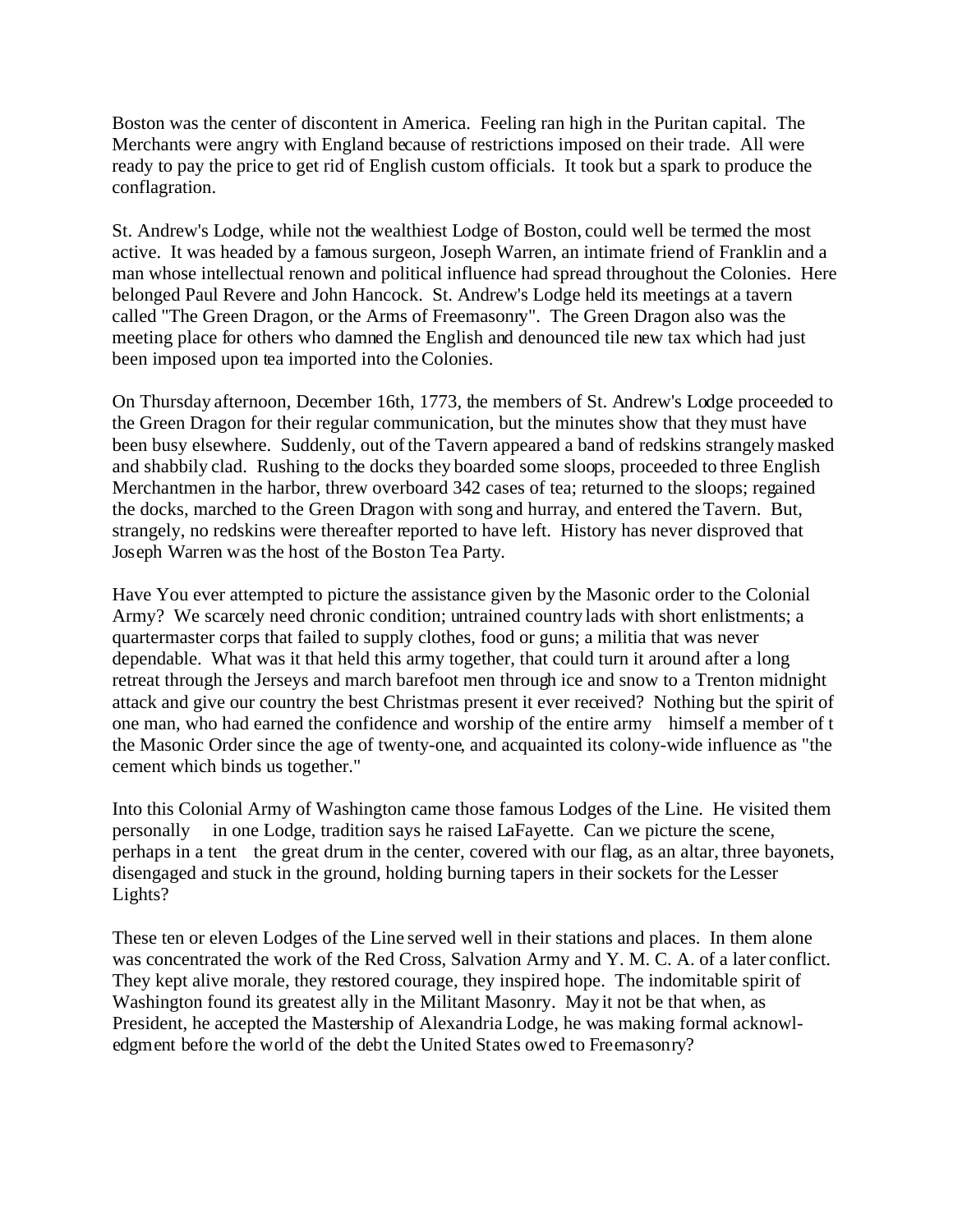When Benjamin Franklin was sent to Europe to seek the aid of France in the struggle against England, on all sides the American Minister found a people filled with enthusiasm for his country, and kindly disposed toward him, but who adhered strictly to the policy of avoiding war.

His cause seemed hopeless. However, the Colonies could not succeed without the help of France, and Franklin would not be denied. He surveyed the situation and concluded that Freemasonry was the means to attain his end. A new, brilliant and very influential Lodge had but recently been organized, the "Lodge of the Nine Sisters". Franklin joined this Lodge, and what he now accomplished was a stroke of genius.

M. de Voltaire was the hero of the French public. He had spent his whole life battling error and had won the acclaim of the nation. From Royalty to tavern waiters they worshipped him. He was the realized idol of everyone of them; of all Frenchmen, the most French.

It was in this Lodge of the Nine Sisters Voltaire was initiated under the direction of Franklin. At the close of the initiation these two great men, overcome with emotion, embraced each other. This made such a profound impression that its story was on every tongue and wherever they appeared together they were requested to emnibrace again.

Franklin became Master of the Lodge of the Nine Sisters and was now in a position to use his skill. The native ingenuity of Franklin has never been surpassed. Soon the Lodge was spreading abroad slogans and epigrams to influence public opinion in favor of the Colonies, and, largely due to the influence of Masonry, France was induced to assist America.

One more picture: On a hill looking out over the blue Mediterranean one day just after the turn of the 19th century sat a young man, one who had gone to Europe from the Americas to complete his education. In the spirit of the moment he had become a member of the Masonic Fraternity. Imbued with the spirit of equality and liberty that was sweeping Europe he resolved that his country should rid itself of the yoke of Spain. He returned to his America, and today six nations, Chile, Peru, Bolivia, Equador, Colombia and Venezuela call Simon Bolivar "The Liberator".

Freemasonry has had its political role even in Catholic South America.

Since the great Revolutionary period, when Freemasonry furnished both ideals and leadership, it has seemed content to be for its votaries a source of philosophy and light, holding before them an inspiration for kindliness, for friendliness, for brotherhood. During the past few years, however, since the Great World War, something new has crept into our lives, a change we scarely understand.

Abroad Is there not enough in the panorama which is passing before our eyes to force upon us the consciousness of the change which is taking place'? And when we do stop to consider, do we not sometimes ask ourselves if there is anything certain but change? If our winds have not been too dulled by the continuous shock of the times let us pause and look. Ethiopia Spain China --Austria Russia and Japan Germany and Czechoslovakia Memel Albania German and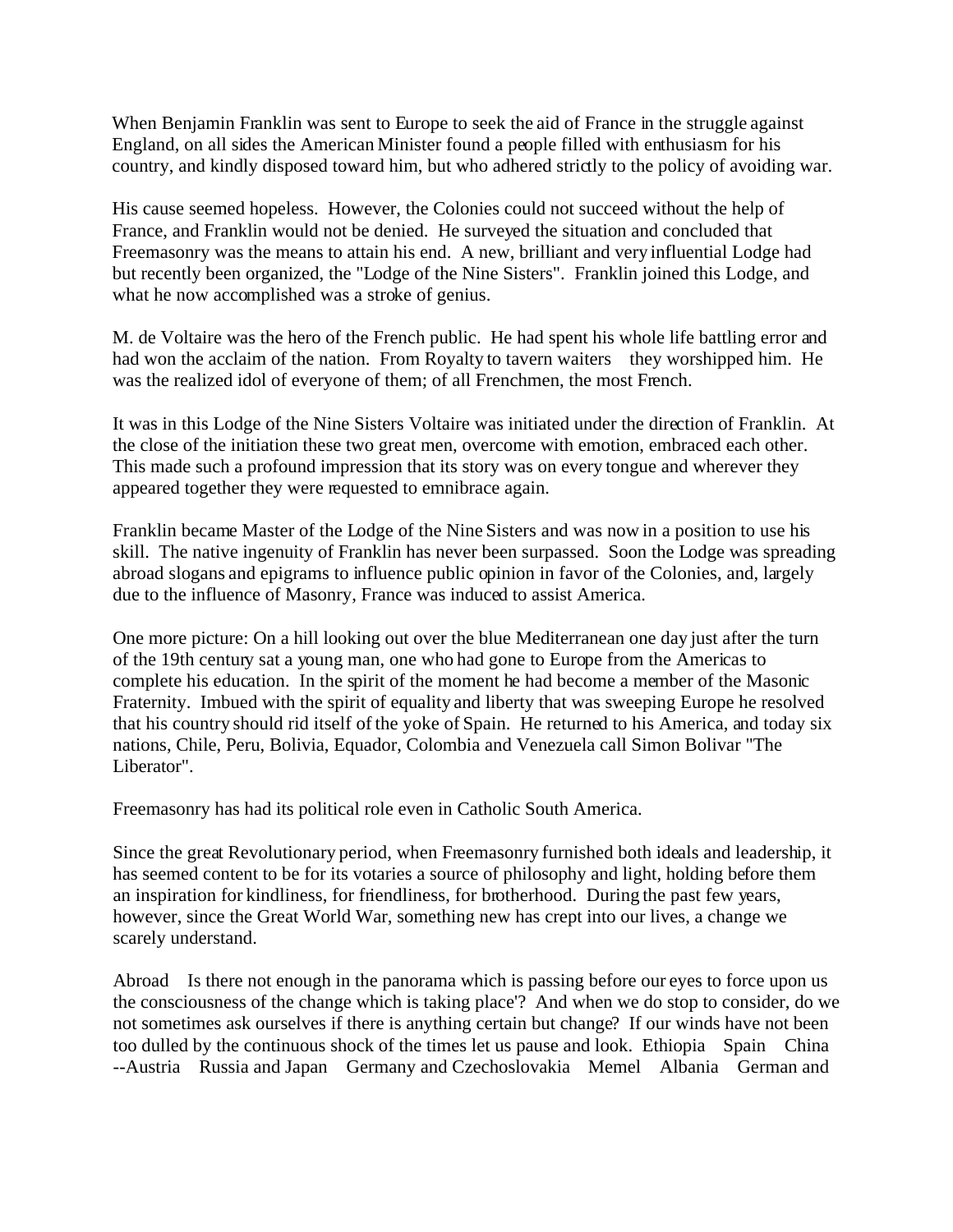Italian aggression a world-wide armament race the scrapping of treaties the invading of weaker nations. Does that picture, make sense? And if it does is not the sense horrifying?

And what about the situation at home? Here we have labor troubles the machine gun the gas bomb strife on every hand. All about us we see an attempt at intellectual and moral revolution, which in the past have often led to political revolution. Darkness is upon the face of the deep.

Is there not a glorious opportunity for the type of Masonic leadership we have had before? Or is it true instead that all human things have an end, and that even our institution of Freemasonry has been forced out of its place in the sun?

Is it not time that we gave a bit of thought to what is happening to Freemasonry throughout the world in Russia Germany Italy Austria Spain Czechoslovakia? Most of these nations desire to force their own form of political existence upon us. The forces which have created havoc in Europe are desperately striving to accomplish their ends in America and at this moment.

It was but a few weeks ago that American newspapers carried the story of the trial of the directors of the German-American Settlement League. One of these directors, while upon the witness stand, was asked by the prosecuting attorney to salute the Stars and Stripes, and he responded with the stiff gesture of the Hitler salute. When the prosecutor thundered at him, "Is that the American salute? , he responded, No. But it will be!"

Recently hot over the wires came these words spoken by Mussolini of Italy, "No matter how things go we wish to hear no more about brotherhood, sisterhood and such other bastard relationships, because relationships between states are relations of force and these relations of force are the determining elements of their policy".

Let us not laugh at that old adage, "The price of liberty is eternal vigilance,." There never was a time when we needed to be more alert and watchful than now.

It is not necessary before such a group as this to recapitulate what has happened to Freemasonry, to Christianity, to democracy in parts of Europe. In many places personal libertv has disappeared democracy has passed away. Man may no longer worship as he desires Christianity stands with its back to the wall; and Freemasonry, which can exist only where there is personal liberty, has been banned and members of the Craft persecuted for their connection with the institution.

Darkness is upon the face of the earth.

The world is in the throes of a struggle between democracy and totalitarianism; the essence of the former is Justice; that of the latter, Force. The aggressive brutality of totalitarianism appears to be riding the crest of a triumph.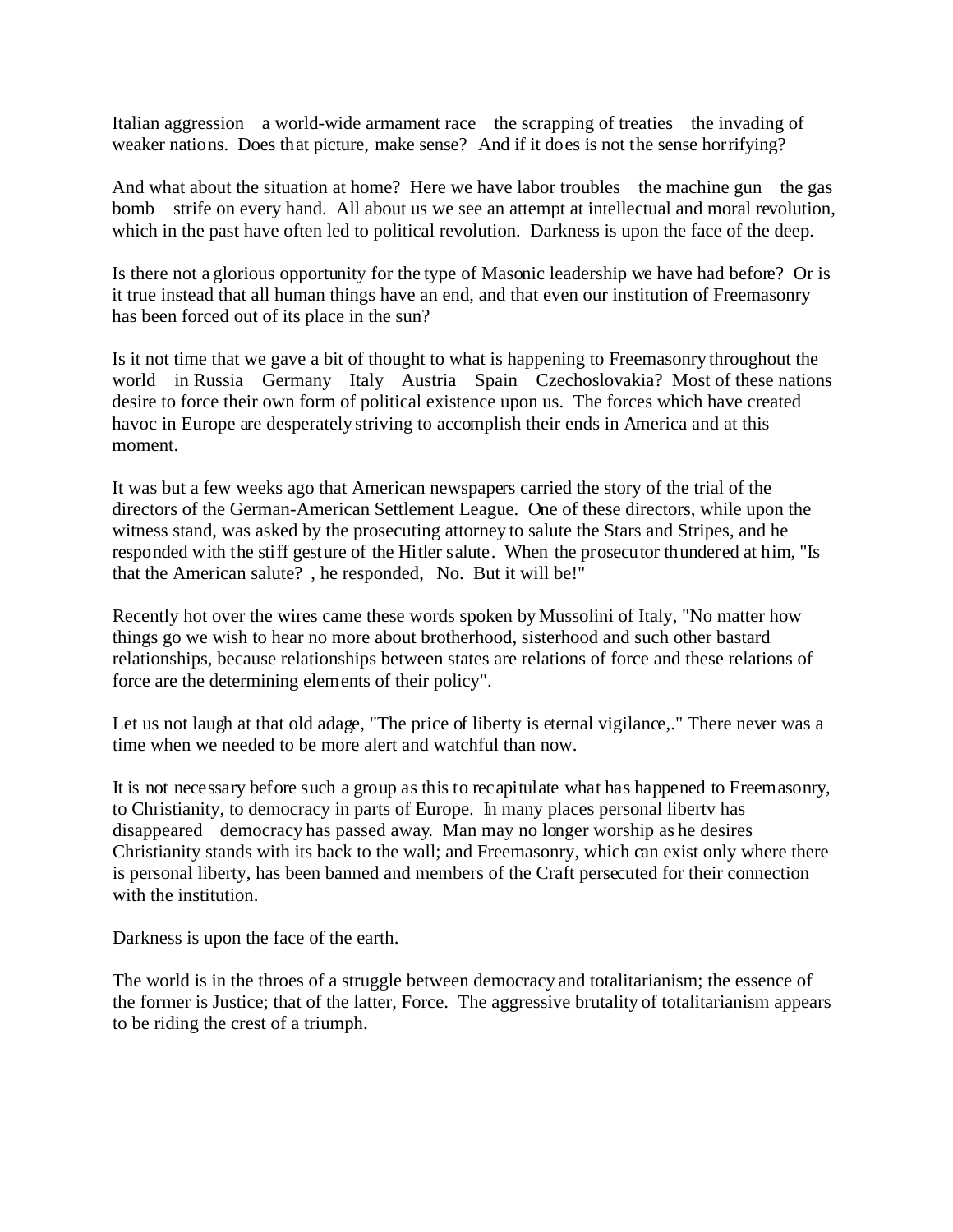Democracy has been the great goal of man for the past two centuries. It is recognized as that form of society which is inspired above every other with the feeling and consciousness of the dignity of the individual man. It is the embodiment of personal liberty.

Totalitarianism teaches contempt for human kind. Its terrorism degrades and destroys peoples. It corrupts character, releases every evil impulse, turns men into cowardly hypocrites and shameless informers. That is why dictators love terrorism. The totalitarian state subordinates every phase of public life itself. What we call culture religion, art, research, higher morality, free human thought falls under the crime of treason whenever it pursues truth through to independence. Totalitarianism sacrifices the individual to the power of the State.

Why has the very first act of each totalitarian state been to crush Freemasonry within its borders? The answer is that Force respects and fears our ideals. For two centuries Freemasonry has been the greatest social power on earth. A dictator fears Freemasonry s democratic teachings and its strong religious motif incompatible with terrorism.

Then, is it not about time that we cease trying to talk ourselves into believing that Freemaonry is neither a political institution nor a religion? From the very day of the father of the institution, Desaguliers, it has ever been a political and religious institution.

Partisan politics? Never! Sectarian religion? Never! But it received its birth as a part of political plot, and from that day, it has never hesitated to take its place in the affairs of government. Freemasonry has never shuddered at war or even at revolution if personal liberty was at stake.

Shall our institution become noting more than a beuatiful instrument of abstract calculation, a meterially mechanical philosophy? God forbid! Let us keep it in contact with life, with concrete productive reality.

Are we asleep? Is that spirit of Masonry of old just lying dormant, or has it passed out of existence? Is there not enough of the old fire left to offer even a word in self defense?

There, was a day when this institution of ours took a definite place in world affairs. There was a day when it was the meeting place for minds opposed to tyranny. Have we forgotten?

Did we ask a moment ago if there is anything certain but change? There is one answer. In the beginning God. Today God. One and the same, unchangeable forever. Even though darkness may be upon the face of the deep, the Spirit of God still walks upon the face of the waters. The quality of personal liberty has not changed. It is still the highest earthly goal to which we may aspire.

In the early days of American history man came here to worship as he pleased. Later, it was oppression, a disregard for right and justice that produced an American revolution. The great Commander of the Colonial forces was fighting for personal liberty. It was the belief of Washington and his army that liberty, democracy, religion walked hand in hand. It was their faith that the Almighty Ruler of the Universe was battling alongside of and for the cause of democracy.